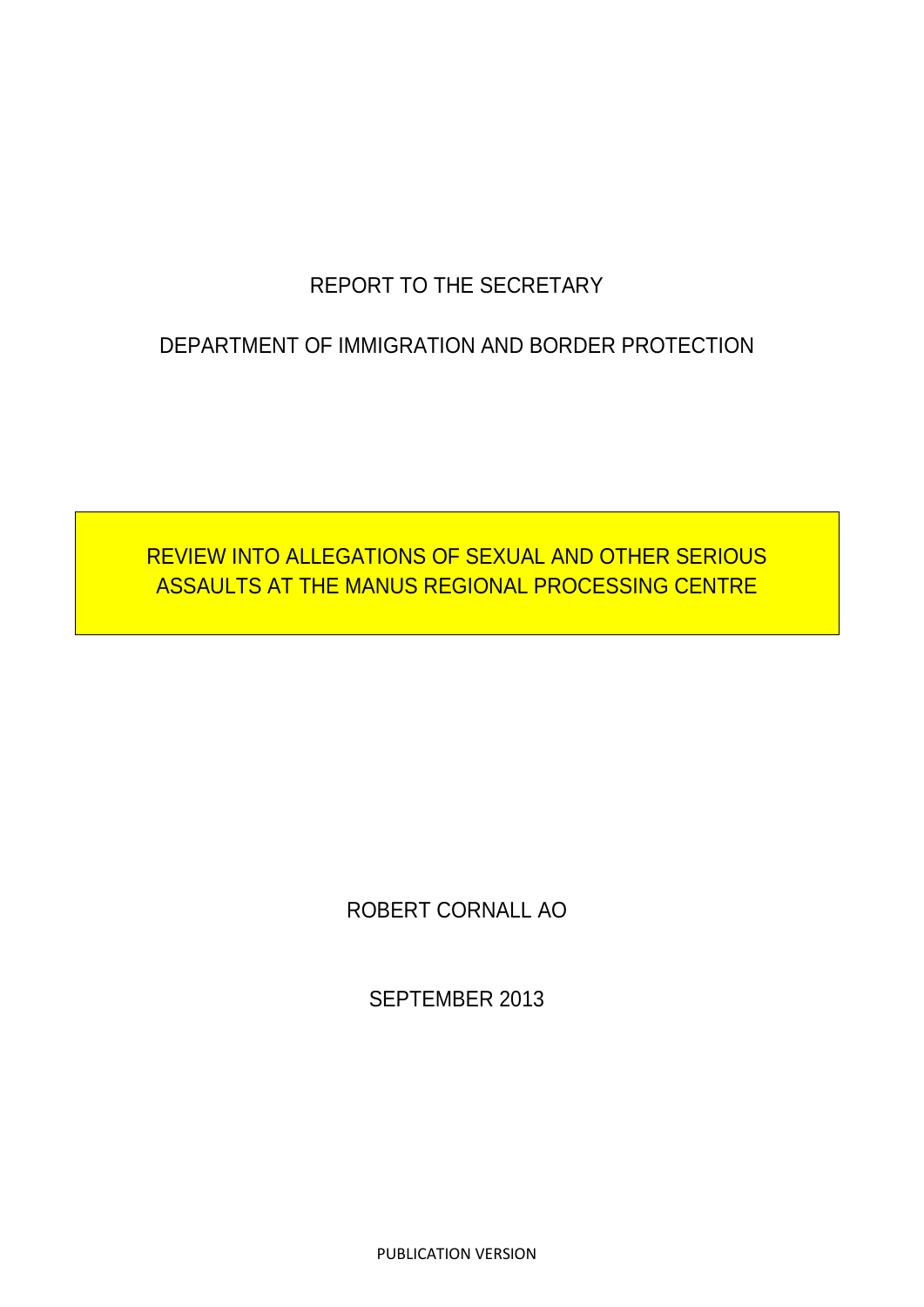## **TERMS OF REFERENCE**

## **Review intoallegations of sexual and other serious assaults atthe Manus Regional Processing Centre**

On Tuesday 23 July 2013, the SBS *Dateline* television program aired allegations that sexual and other serious assaults between residents of the Manus Regional Processing Centre were occurring and going unaddressed by the Department of Immigration and Citizenship and service providers, including that victims remained accommodated in the same compound as assailants, without adequate protection. The initial allegations were made by a person who had worked at the centre as an employee of G4S, one of the service providers at the centre. Subsequent media reporting has included further similar allegations sourced to other individuals who have worked at the centre.

The Secretary of the Department of Immigration and Citizenship, Mr Martin Bowles PSM, has initiated a review to investigate and report on the issues raised by those allegations, in particular:

- to determine exactly what the facts were;
- to ensure that those facts are available to any of the authorities for any action that would take place as a result; and
- to ensure that the Department is provided with clear recommendations on any systems improvements that can be made to avoid what has been alleged, from happening in the future.

This will involve assessing:

- the accuracy of the allegations;
- the handling of, and responses to, allegations by employees of the department and service providers; and
- the adequacy of arrangements for identifying, reporting, responding to, mitigating and preventing incidents of sexual and other serious assaults at the centre.

Any evidence of possible criminal activity obtained by the review is to be made available to relevant authorities.

The review may make recommendations to strengthen relevant arrangements at the centre.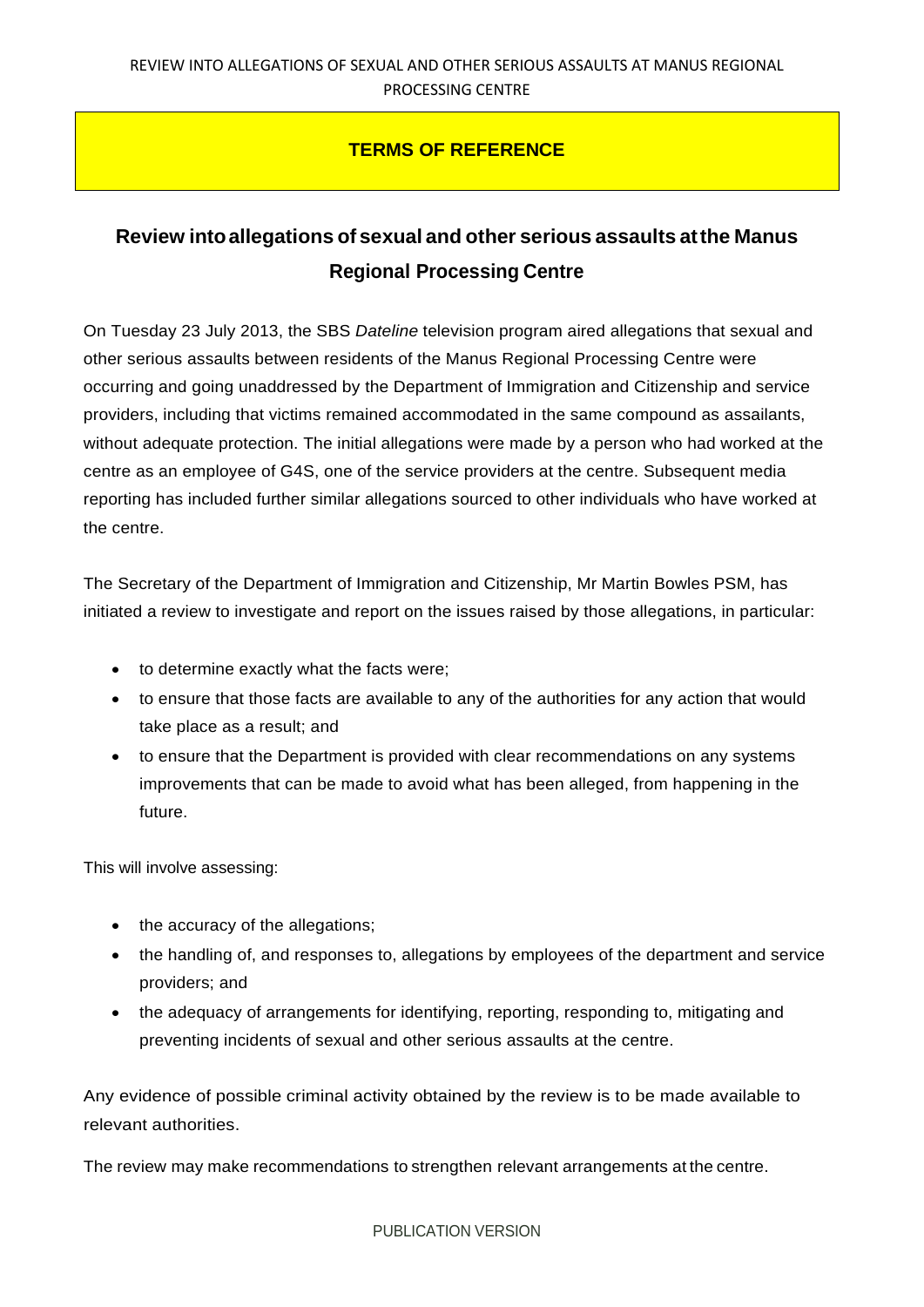The review is to commence as soon as possible and report to the Secretary of the Department of Immigration and Citizenship by 23 September 2013 or such other date as may be negotiated, with a progress report to be provided by 30 August 2013.

#### **Background**

The Manus Regional Processing Centre has been established under a Memorandum of Understanding between the governments of Australia and Papua New Guinea, supported by formalised Administrative Arrangements agreed between the PNG Chief Migration Officer and the Secretary of the Australian Department of Immigration and Citizenship. It is located on a portion of land at the PNG Navy Patrol Boat Base on Los Negros Island, Manus Province.

The PNG Government has determined that the Head of the PNG Immigration and Citizenship Service Agency - the PNG Chief Migration Officer - is the Senior Responsible Officer with overall management oversight of operations at the Regional Processing Centre.

The agency has posted an Operations Manager to the centre who has oversight responsibility for the day-to-day operations of the Centre and reports directly to the PNG Chief Migration Officer.

The Department of Immigration and Citizenship has a team of six officers on short-term (three months) deployment to the centre, led by an Executive level 2 officer and supported by staff in the department's National Office in Canberra.

Services are provided by agencies contracted by the Department of Immigration and Citizenship to provide particular services as follows:

- G4S garrison support, infrastructure support, utilities (water, power, sewerage), daily operations (including movements in and out, staff and transferee accommodation), security and catering and supplies;
- The Salvation Army-transferee welfare services, including programs and activities and education services; and
- IHMS medical services, including primary health care and mental health care.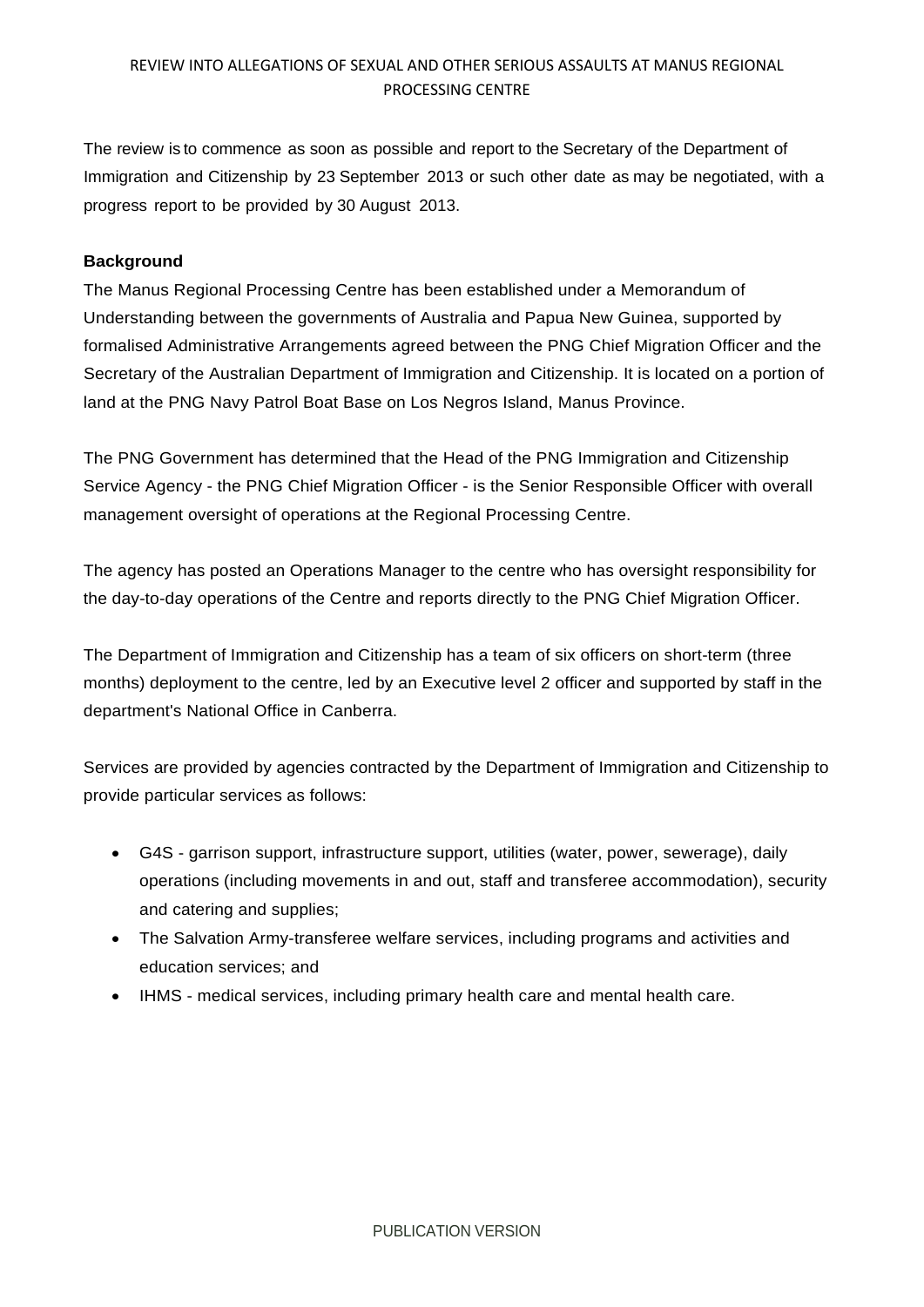### **EXECUTIVE SUMMARY**

The Secretary of the then Department of Immigration and Citizenship commissioned this Review in mid-August 2013. The Terms of Reference required me to investigate allegations made about the events at the Manus Regional Processing Centre in the SBS *Dateline* program broadcast on 23 July 2013 and similar allegations made in articles published in the Melbourne *Age* and other Fairfax papers on 26 July 2013.

The Manus Centre was reactivated by the Australian Government in late 2012 and most of the allegations to be investigated occurred in the first half of 2013. Therefore, I decided to conduct an investigation starting from the reopening of the Centre in November 2012 and concluding on 25 July 2013 when, as a result of a change in government policy, all but 26 of the transferees then on Manus were removed to Australia.

The Manus RPC is a Papua New Guinea processing facility supported by Australia. It is established on the PNG Lombrum Naval Base on Los Negros Island in Manus Province. The PNG Minister for Foreign Affairs and Immigration appoints the administrator of the Centre (a PNG national) under section 15 D of the PNG Migration Act.

Australia supports the PNG Administrator, engages contractors and pays all the costs. During the period under investigation, Australia contracted:

- G4S Australia Pty Ltd to provide operational and maintenance services including guarding and security
- International Health and Medical Services Pty Limited for the provision of health services
- The Salvation Army (New South Wales) Property Trust to provide welfare and support services, and
- Save the Children Australia for care and support services, particularly for children.

The outcome of these arrangements is that the day-to-day management and operation of the Manus Processing Centre fell on PNG, Australia, G4S, the Salvation Army and IHMS as a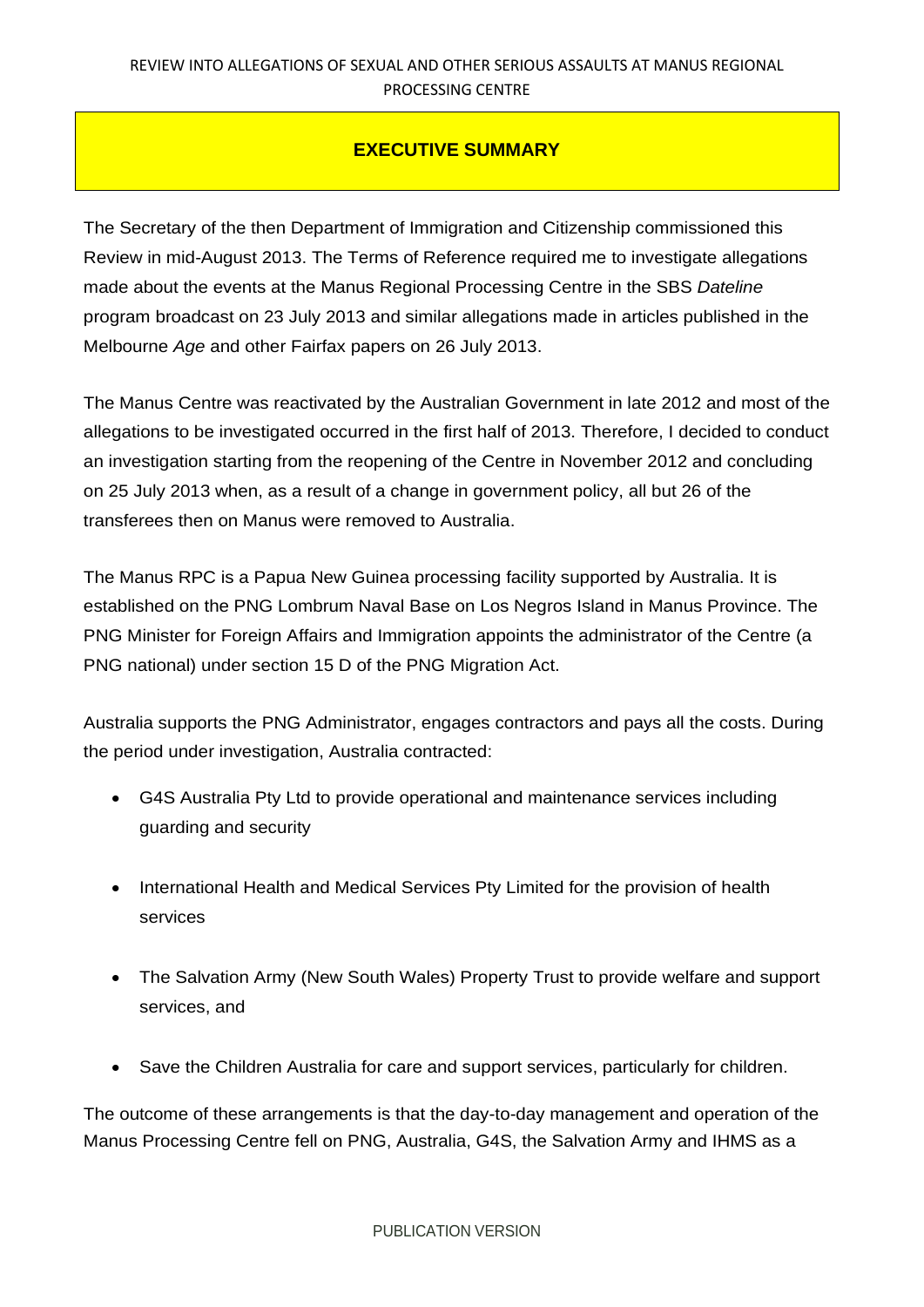shared responsibility<sup>[1](#page-4-0)</sup>. Their officers worked very closely together in a small space in an otherwise sparsely populated area. The Review formed the view that it would not have been possible for any significant event - such as mistreatment of a detainee – to occur without it becoming common knowledge.

The Review carefully considered the SBS program and the *Age* article and identified 17 allegations for investigation. These allegations were subsequently consolidated in 15 allegations in this Report to avoid repetition.

The Review undertook an extensive examination of daily reports, incident reports, meeting minutes, memos, emails and other documentation held by the Department or given to the Review by the service providers and others. The Review interviewed 25 witnesses and called for and received submissions from G4S, the Salvation Army and IHMS.

The Review also visited the Manus Processing Centre on 27 and 28 August 2013 which was very useful and instructive. However, there have been significant changes and improvements to the Centre since the first half of this year and they had to be taken into account in considering the situation as it was in the period under investigation.

During the course of the Review, it became apparent that the major allegation of concern involved the sexual assault of a young man known as Mr A in the Single Adult Male compound. As is the case in many allegations of sexual assault, the exact details are not entirely clear. The most common reporting and general understanding is that Mr A was sexually assaulted on two occasions.

There was a lot of discussion about Mr A's treatment, which included suggestions from the service providers to return him to the Family compound instead of the Single Adult Male compound or to remove him from Manus. Neither of these suggestions was acceptable to the Department as single adult males could not live in a compound with families and children and appropriate medical treatment was available at the Centre.

Mr A reported the assaults. It was decided he could not return to the compound but there are no separate facilities at the Manus RPC. After a period, Mr A returned to the Single Adult Male compound of his own volition.

<span id="page-4-0"></span> $1$  I excluded Save the Children from this Review as none of the allegations involved women or children, who were accommodated in the Family Compound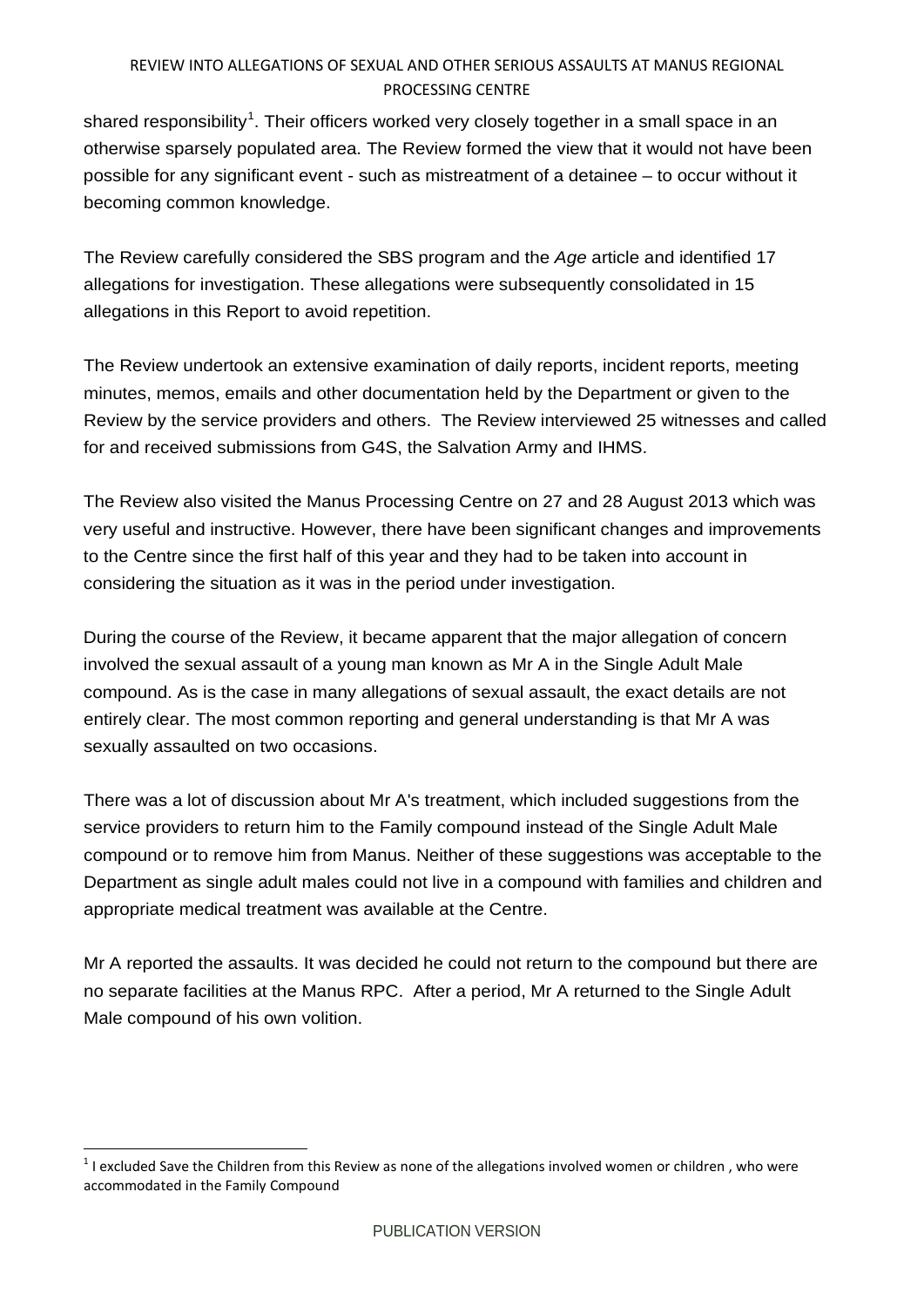Mr A's allegations of assault were reported to the PNG local police who attended the Centre to interview him. Mr A refused to speak to the police and he also declined to speak to this Review.

The second allegation of most concern involved up to five other vulnerable young men who were thought to be receiving unwanted sexual advances or were possibly the subject of some level of sexual harassment or assault. As they did not make any reports of harassment or assault, nothing further came of those suspicions. However, the concern staff had for those young men reinforced the desirability of having a separate facility for vulnerable transferees.

I will quickly summarise the remainder of the Review's findings.

The Review found that the following events did not occur:

- Transferees being sexually abused, raped and tortured with the full knowledge of staff
- Victims being returned to Single Adult Male compound to be raped again
- Weapons including knives being held by transferees, and
- A man having solvent poured into his ear.

The Review found that the following events did occur but they were distorted or their significance was either exaggerated or misunderstood in the SBS television program and the press articles:

- Self-harm incidents
- Guards being assaulted
- Two men sewing their lips together
- A transferee scratched and cut with a sharp object
- Escapes from the Manus Centre
- Protests, and
- Transferees swimming away from the Centre.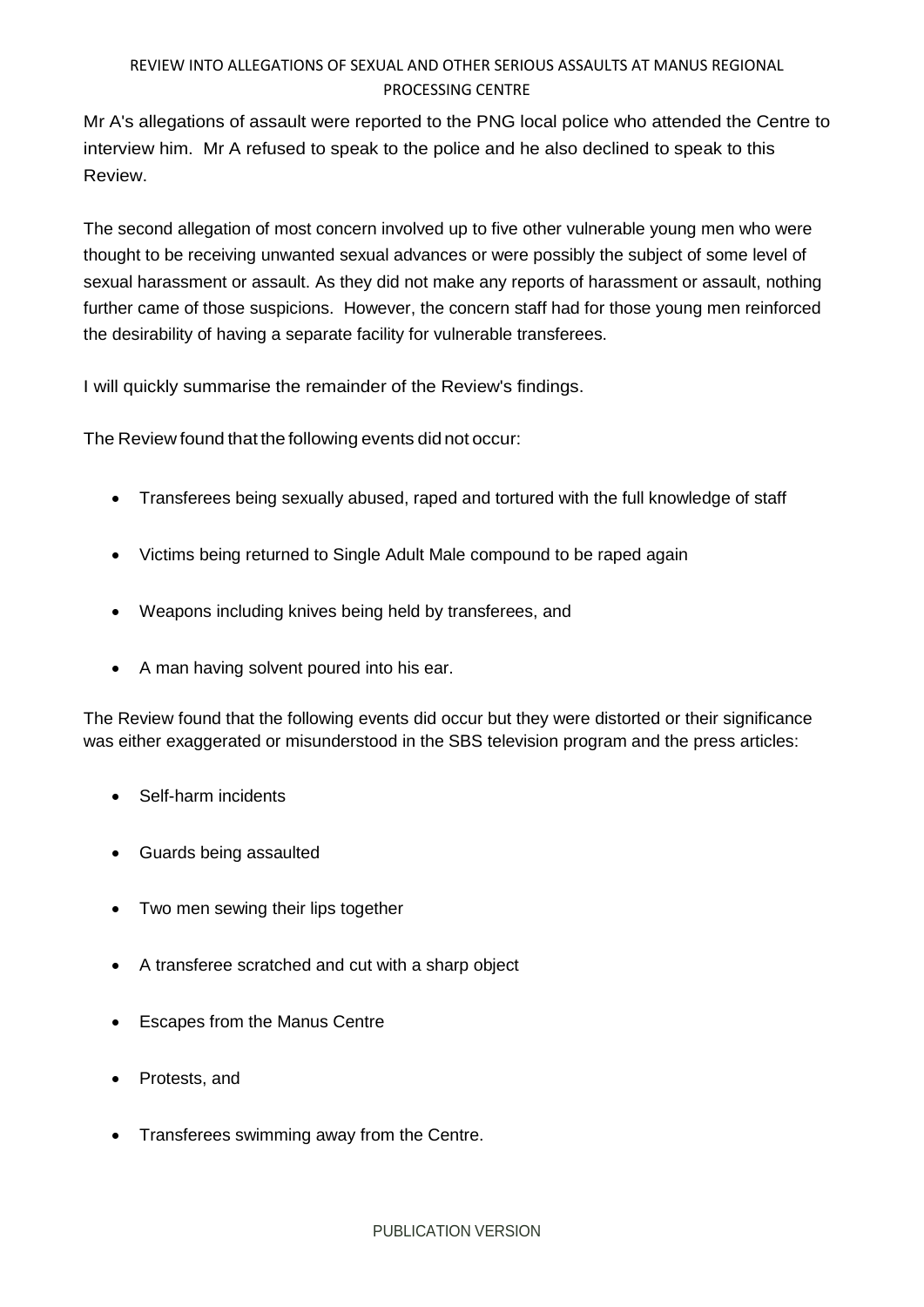Full explanations for these findings are set out in the body of this Report.<sup>[2](#page-6-0)</sup>

Throughout the course of the Review, I received complete cooperation and assistance from the Department, G4S, the Salvation Army and IHMS. Officers and past officers attending interviews (in particular, Mr Rod St George) responded frankly and openly to my questions. No one (except Mr A) declined my request for an interview. A huge amount of documented records and other material was provided to assist my investigation.

The Terms of Reference require me to put forward recommendations to strengthen arrangements at the Centre. My recommendations are set out in the next section of this Report.

## **RECOMMENDATIONS**

Based on the findings set out in this Report, I make the following six recommendations:

- 1. A separate area should be established at the Manus Regional Processing Centre as soon as possible to accommodate vulnerable transferees who need to be taken out of the Single Adult Male compound for their safety and protection or to enable them to receive necessary medical treatment and psychological care. This proposal accords with the commitment to develop special arrangements for vulnerable cases set out in the Memorandum of Understanding made between the Government of Papua New Guinea and Australia in August 2013. The separation area could also accommodate transferees with behaviour management issues or who need separation for other reasons (such as health concerns)<sup>[3](#page-6-1)</sup>.
- 2. The Department should establish a clear and well understood policy for dealing with any future allegations of sexual assault at the Manus RPC (which takes account of. the best interests of the victim and the Papua and New Guinea criminal law) and appropriate operational procedures to implement that policy (including preventive strategies and staff training).
- 3. The Department should consider how to make the Manus RPC into a more open centre. The recently constructed facilities at the Centre on the former soccer pitch are a significant improvement. However, there is now only a small open area within the new Adult Single Male compound and the physical constraints of the existing site suggest it will be difficult to

<span id="page-6-0"></span> $2$  This section has been removed from the public release version of the report as it contains significant amounts of personal information

<span id="page-6-1"></span><sup>3</sup> On the question of vulnerable transferees, see also recommendation 3.48 made by the Expert Panel on Asylum Seekers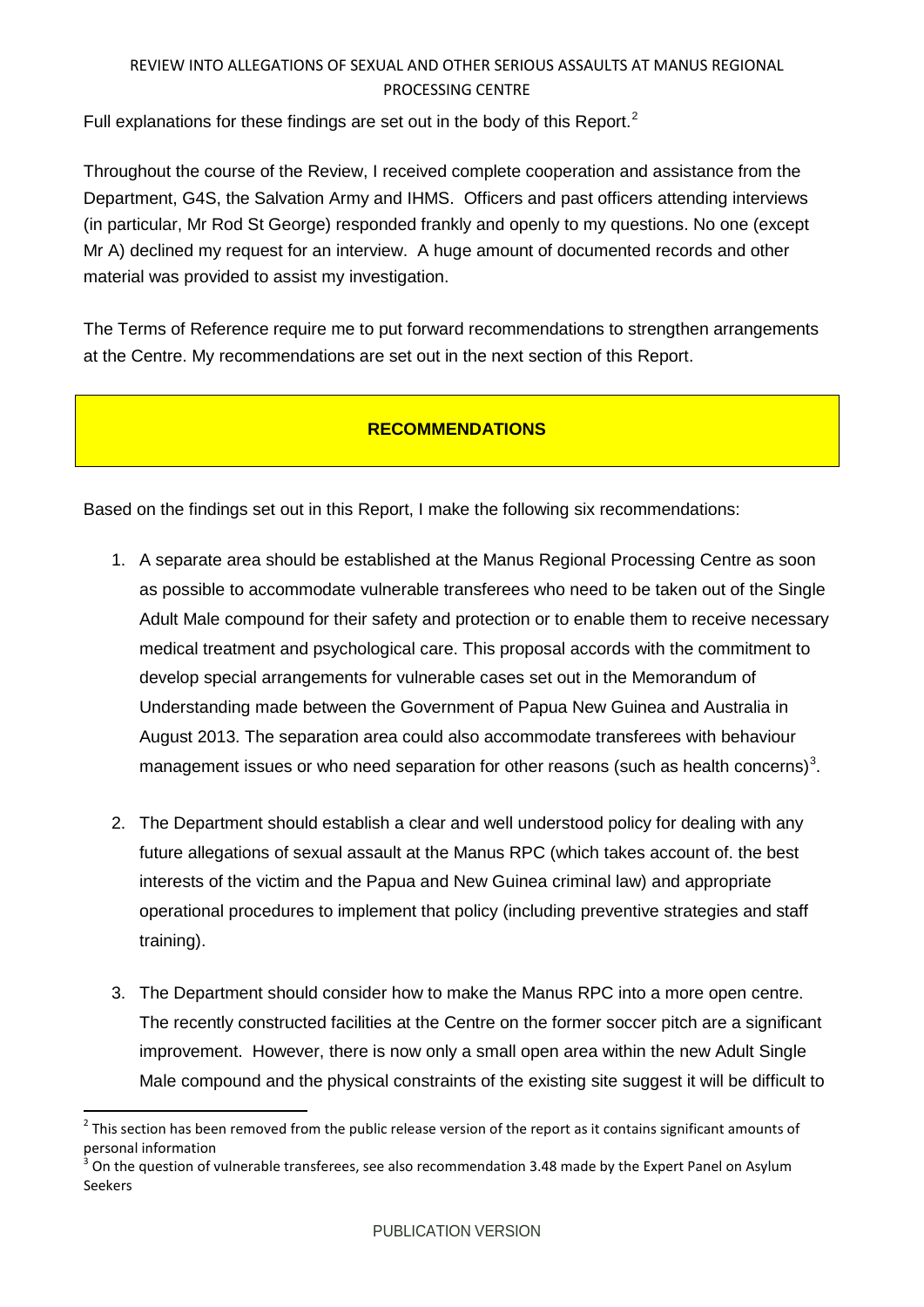find more open space for the Centre within the Lombrum Naval Base. In addition, the available, hard-surface open area has not yet been landscaped. As the number of transferees accommodated at the Centre increases, this limitation on open space could contribute to friction, disturbance and other forms of protest.

- 4. The Department should press the PNG Government to cooperate in allowing media access to the Manus Regional Processing Centre in accordance with the Government's policy and the Department's established procedures for media access to onshore detention centres. Appropriate media reporting about the Manus RPC could reduce the likelihood of the dissemination of the sort of misinformation or misunderstanding which led to this investigation.
- 5. The Department should ensure that service providers engaging PNG nationals provide adequate training, support and on the job supervision for those employees, particularly officers engaged by G4S Pty Ltd for security and guarding work, to enable them to meet the standards required for the effective and efficient administration and operation of the Centre. The implementation of this recommendation would include assessing or introducing selection criteria, induction programs, training in relevant procedural requirements (such as incident reporting) and an introduction to the particular issues which can arise in a regional processing centre.
- 6. The Review supports the following proposals put forward by G4S Australia Pty Ltd to improve morale and therefore reduce the scope for future unrest and disruption. The Review recommends the Department give careful consideration to adoption of the following initiatives, as appropriate:
	- More education services, particularly English language classes
	- More excursions and activities for transferees, including sports activities and especially swimming excursions given the heat of a tropical island, and
	- More telephones and internet access for transferees.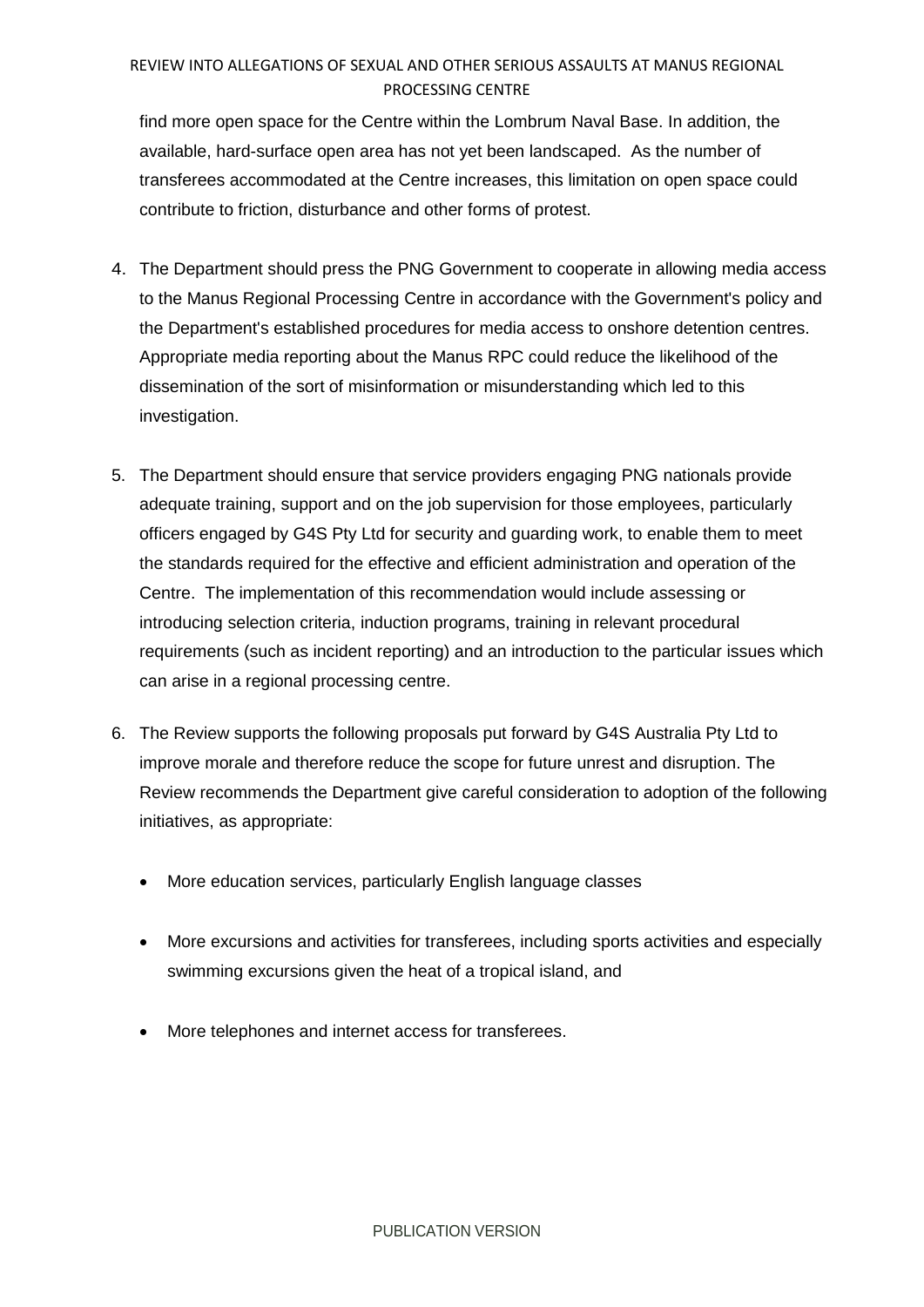### **CONCLUSION**

This Report has determined, as far as possible, the facts surrounding the allegations made in the SBS *Dateline* program broadcast on 23 July 2013 and the article published in *The Age* on 26 July 2013.

Some of the allegations are accurate. Although other allegations are based on fact, they are inaccurate because they misinterpret those facts or the facts are distorted by exaggeration. Other allegations are simply false.

The only matters which appeared to the Review to be appropriate to refer to other authorities were allegations of criminal behavior. Reports were made to the PNG police and, in some cases, charges were laid. However, there are two points to note about such reports:

- There is a strong view that reports of sexual assault should only be made with the consent of the alleged victim, and
- As nearly all of the transferees who were accommodated at Manus RPC have now left PNG, they are beyond the jurisdiction of the PNG criminal law and nothing further can be done. Offences committed in PNG cannot be tried in another jurisdiction.

The Department and the service providers appear to this Review to have responded appropriately to the various issues and incidents noted in this Report, given the limitations they faced and the particular problems that arise in a temporary facility in its development phase. The most contentious single issue surrounded the treatment of Mr A but that matter is fully explained in the body of this Report.

The Review found that there was certainly no lack of reporting or consideration of incidents as they arose. However, it is noted that Mr St George argued that not all matters were reported, partly because PNG national guards lacked the experience to appreciate some of the security implications in situations they faced or the ability to write accurate and timely reports.

This Report provides recommendations for improvements which should reduce the likelihood of some of the problems which were found to have occurred at the Manus Regional Processing Centre earlier this year from happening again. It is also noted that the infrastructure developments

#### PUBLICATION VERSION